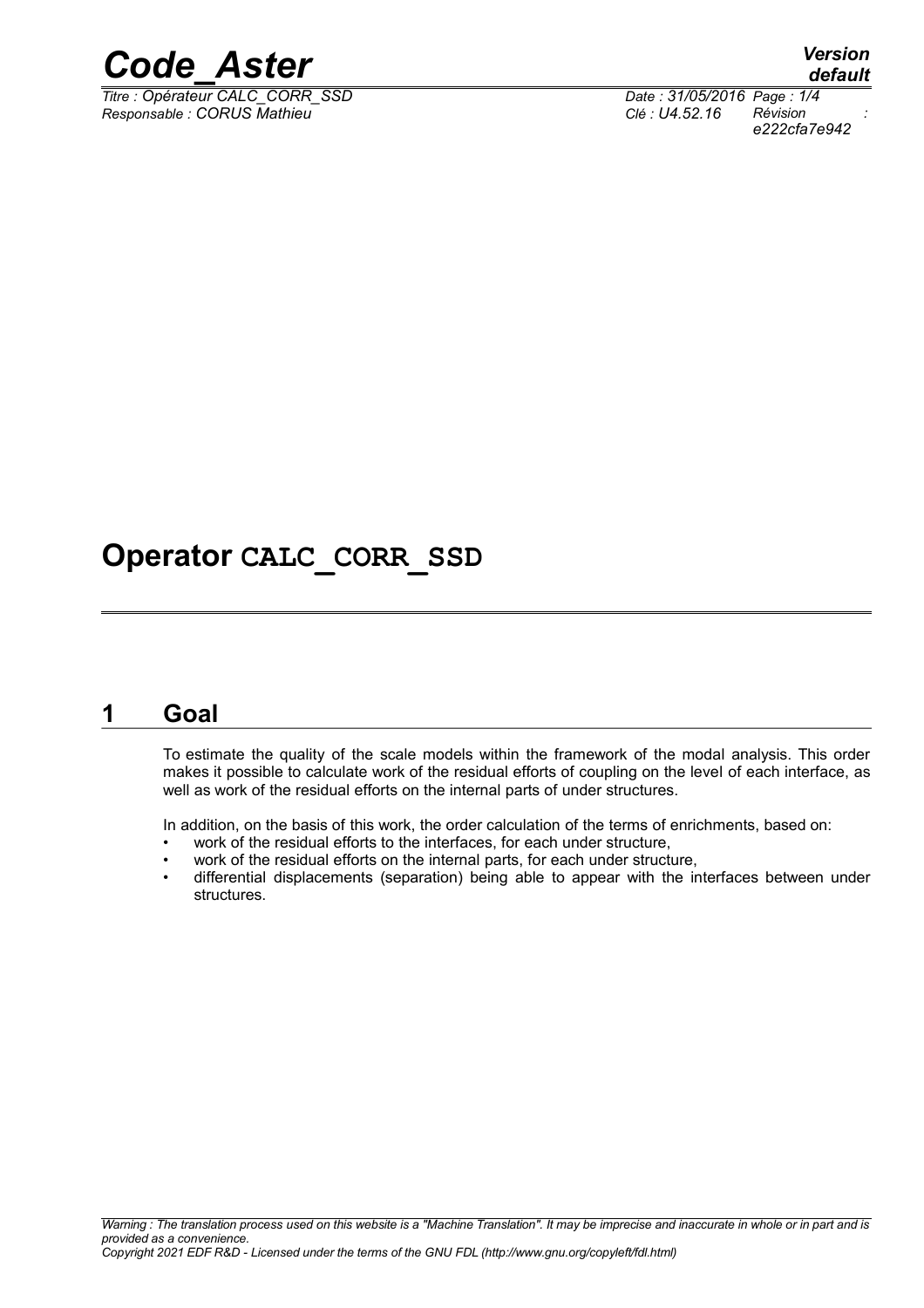# **Code Aster**

Titre : Opérateur CALC\_CORR\_SSD<br>Responsable : CORUS Mathieu

Date: 31/05/2016 Page: 2/4 Clé : U4.52.16 Révision e222cfa7e942

## **Contents**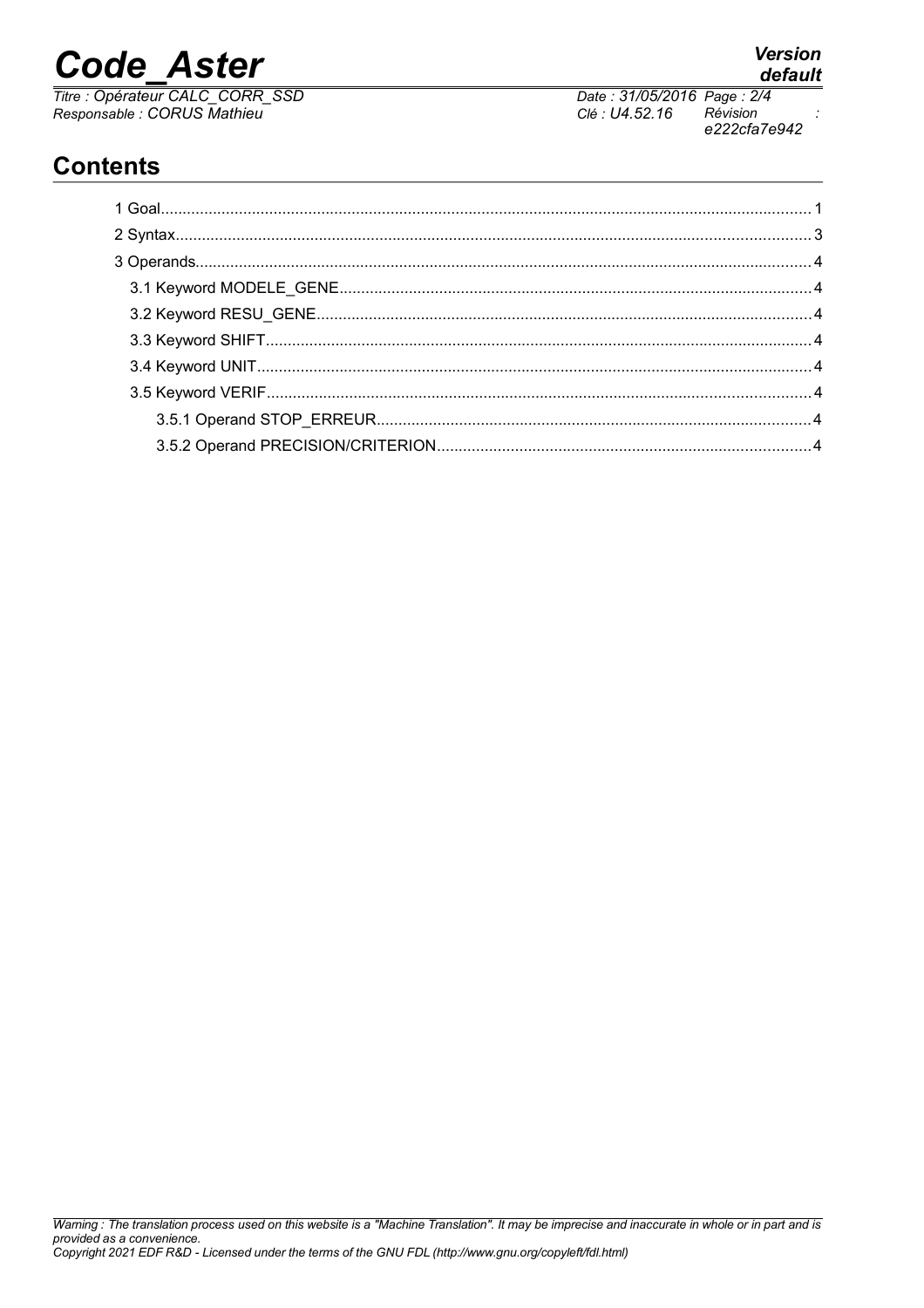# *Code\_Aster Version*

*Titre : Opérateur CALC\_CORR\_SSD Date : 31/05/2016 Page : 3/4 Responsable : CORUS Mathieu Clé : U4.52.16 Révision :*

*e222cfa7e942*

## **2 Syntax**

|   | $[TABLE CONTAINER] = CALC CORR SSD$ (<br>TABLE |              |            |                                         |  |         |                                              |  |                 |  |  |
|---|------------------------------------------------|--------------|------------|-----------------------------------------|--|---------|----------------------------------------------|--|-----------------|--|--|
|   | MODELE GENE $=$ model,                         |              |            |                                         |  |         |                                              |  | [modele gene]   |  |  |
|   | RESU GENE                                      | = resu,      |            |                                         |  |         |                                              |  | [mode gene]     |  |  |
| ♦ | SHIFT                                          | $=$ $/1.$    | $/s$ hift, |                                         |  |         |                                              |  | [DEFECT]<br>[R] |  |  |
| ♦ | UNIT                                           | unit,<br>$=$ |            |                                         |  |         |                                              |  | $[1]$           |  |  |
| ♦ | VERIF                                          |              |            | $= F ( \diamond STOP ERREUR = / YES',$  |  |         | $/$ 'NOT',                                   |  | [DEFECT]        |  |  |
|   |                                                |              | ♦          | PRECISION = $/ 1.E-3,$                  |  | $/ R$ , |                                              |  | [DEFECT]<br>[R] |  |  |
|   |                                                |              | ♦          |                                         |  |         | CRITERION = $/$ 'RELATIVE',<br>/ 'ABSOLUTE', |  | [DEFECT]        |  |  |
| ♦ | SOLVEUR                                        |              |            | $= F$ ( See keyword SOLVEUR [U4.50.01]) |  |         |                                              |  |                 |  |  |